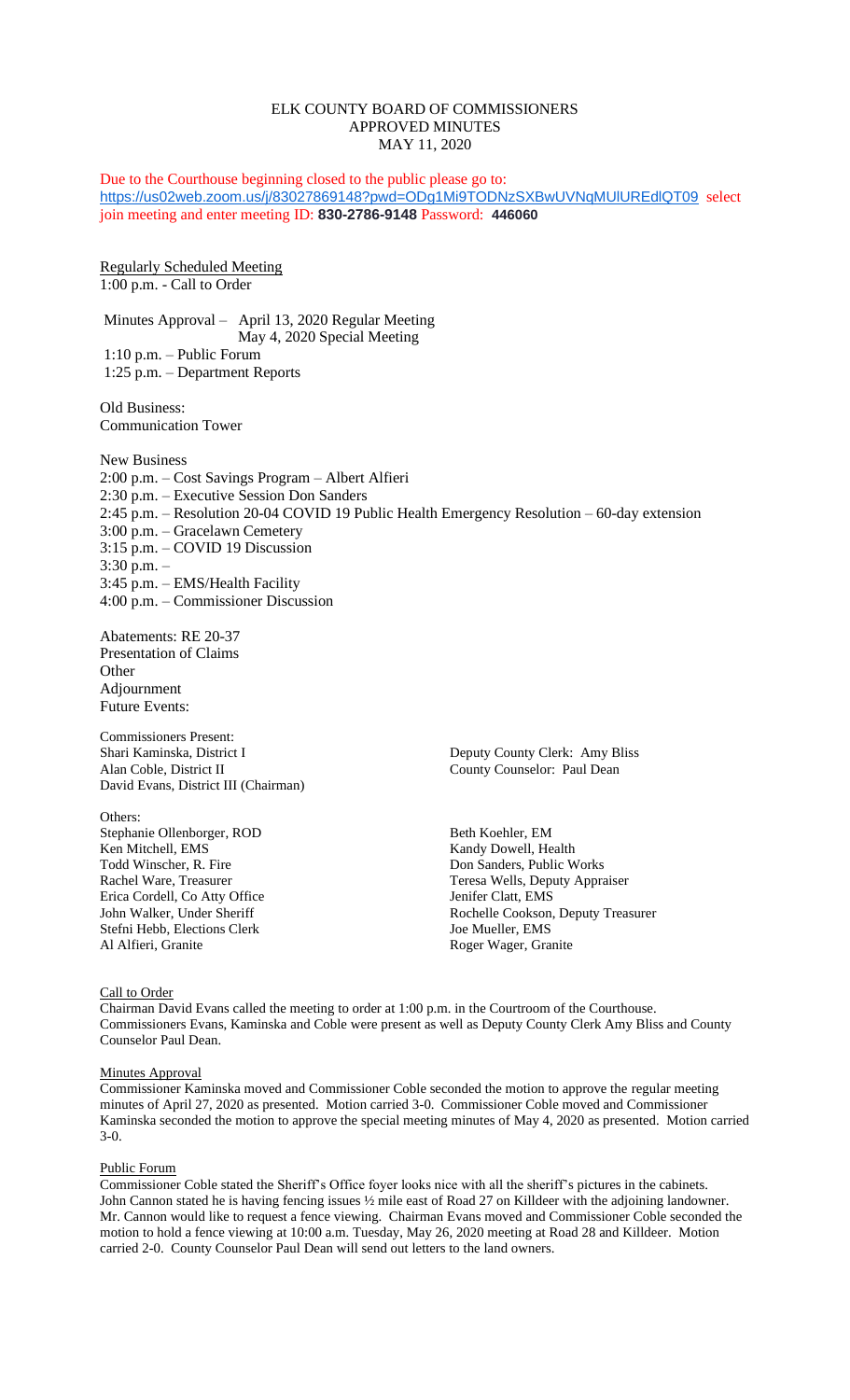# Register of Deeds

Stephanie Ollenborger handed in the monthly report for April. They had a total of 44 instruments recorded and a total deposit of \$2,055.00.

# Rural Fire

Todd Winscher presented the Commission with a report showing the total number of runs for the last 3 years. Mr. Winscher stated they are still waiting on materials for the addition on the rural fire barn in Longton. Mr. Winscher stated \$800 was raised at the Saturday Cruise Night for the first responders. He would like to thank whomever was involved with the donation.

# Public Works

# Road

Don Sanders stated Quail Road between Road 24 and Road 25 did not close this morning due to the department working on storm damage. Evergy will be doing work at a substation on Road 7 near the wind towers. The south and north low water bridges took on damage during the recent storm. Mr. Sanders presented a quote to replace the south bridge, dimensions being 16 feet wide and 70 feet in length. Commission Kaminska moved and Chairman Evans seconded the motion to accept the quote from Starbuck Trucking out of Fredonia, KS to replace the south bridge between Limestone and Killdeer on Road 7 in the amount of \$69,300. Motion carried 3-0. Maintenance

Mr. Sanders presented a quote for the permanent pass through windows for the courthouse offices. Commissioner Kaminska moved and Chairman Evans seconded the motion to accept the quote from Gorgeous Construction out of Andale Kansas to construct 6 pass through window units in the courthouse for a total of \$9,000. Motion carried 2-1. Recycling

The E-Waste will not take place at this time. Regular recycling will start back up the end of May or the first part of June.

## Treasurer

Rachel Ware stated the State will be opening up drivers license offices on May 18, 2020. Elk County will open theirs back up the following week or the first of June. Mrs. Ware said the drop box is permanent so taxes will always be able to be dropped off.

# Emergency Management

Beth Koehler stated Ann Wright with the Elk County Ministerial Alliance Food Pantry received \$5,000 from Enel Green Power North America. Enel Green Power North America will also be sending a check to the County for a contribution toward the northeast communication tower repeater. The Clerk's Office will send a thank you letter when the check is received.

## Cost Savings Program - Granite

Albert Alfieri stated after reviewing the County's telephone bills, Granite Cost Savings Program could save the County \$9,813 annually. There would be no changes to the telephone lines or features. The County Clerk's Office will check with Seward County to see how their transition went with Granite. Further discussion will be had at the next meeting on Tuesday, May 26, 2020.

# Break 2:25 p.m.

Commissioner Coble moved and Commissioner Kaminska seconded the motion to take a 5-minute break. Motion carried 3-0.

Back in session 2:30 p.m.

# Executive Session 2:30 p.m.

Commissioner Kaminska moved and Commissioner Coble seconded the motion to go into executive session for 15 minutes to discuss non-elected personnel with Don Sanders and Paul Dean present. Motion carried 3-0.

Back in session 2:45 p.m. No action taken.

## Resolution 20-04 COVID 19 Public Health Emergency Resolution – 60-day extension

Commissioner Kaminska moved and Commissioner Coble seconded the motion to extend Resolution 20-04 COVID 19 Public Health Emergency Resolution for an additional 60 days. Motion carried 3-0.

## Gracelawn Cemetery

The Cemetery Board would like to put a dumpster behind the bathroom in the cemetery for Memorial Day. The Commission stated that would be fine.

## COVID 19 Discussion

Beth Koehler stated May 18<sup>th</sup> would begin Phase 2 if the State proceeds. Commissioner Kaminska moved and Commissioner Coble seconded the motion to go into Phase 2 when the Governor orders Phase 2 with no additional restrictions. Motion carried 3-0. Commissioner Kaminska moved and Commissioner Coble seconded the motion that the courthouse will be operating by appointment only starting May 18, 2020 for all departments with a regular